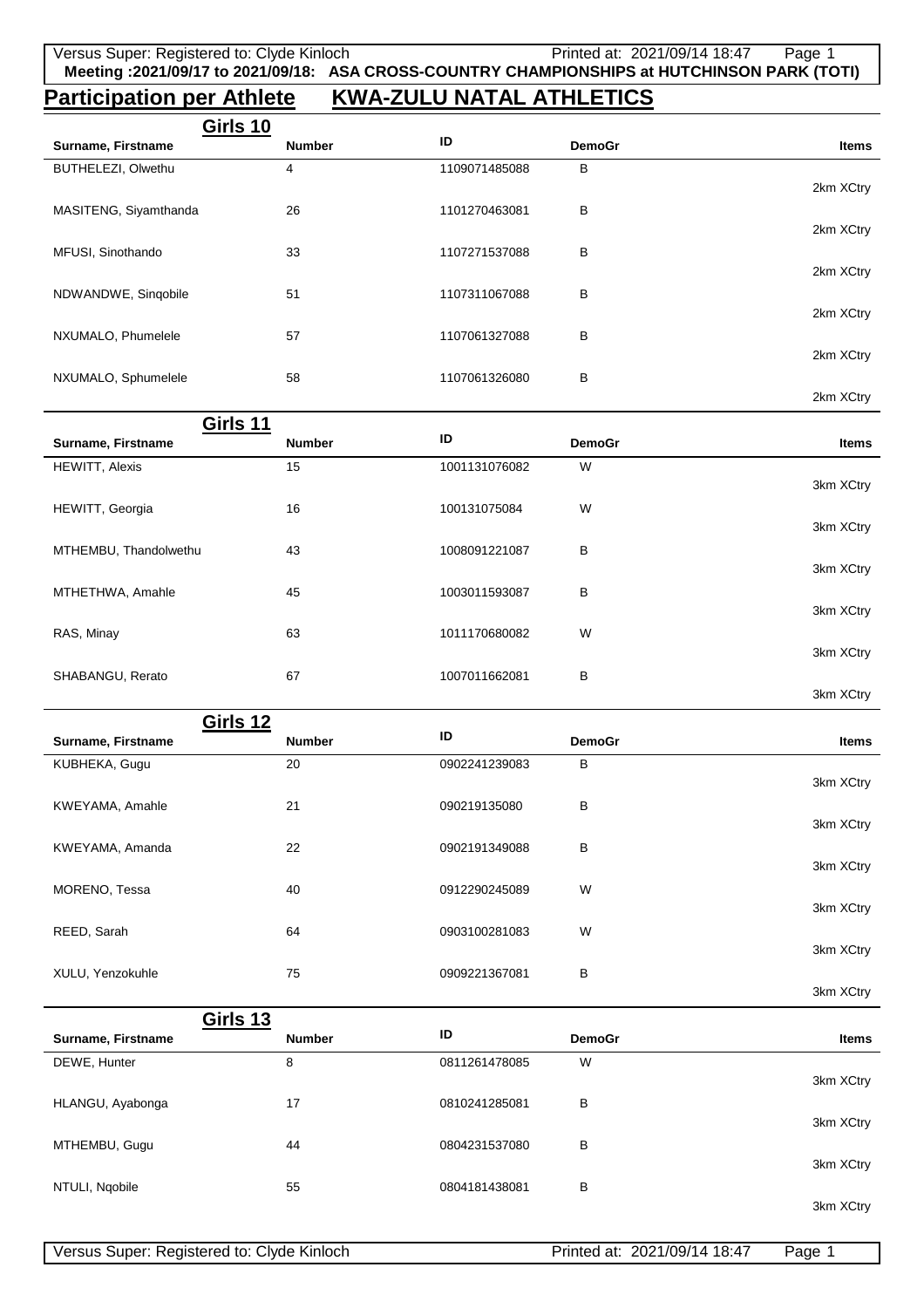| Versus Super: Registered to: Clyde Kinloch | Meeting: 2021/09/17 to 2021/09/18: ASA CROSS-COUNTRY CHAMPIONSHIPS at HUTCHINSON PARK (TOTI) |                     | Printed at: 2021/09/14 18:47 | Page 2       |
|--------------------------------------------|----------------------------------------------------------------------------------------------|---------------------|------------------------------|--------------|
| TRUSLER, Kayla                             | 73                                                                                           | 0811140496084       | W                            |              |
| ZONDO, Ayanda                              | 78                                                                                           | 0808230947083       | В                            | 3km XCtry    |
|                                            |                                                                                              |                     |                              | 3km XCtry    |
| Surname, Firstname                         | <b>Girls 14</b><br><b>Number</b>                                                             | ID                  | <b>DemoGr</b>                | <b>Items</b> |
| DIXON, Rosie                               | 9                                                                                            | 070605              | W                            |              |
| EDWARD, Leah                               | 13                                                                                           | 0704190177086       | W                            | 4km XCtry    |
|                                            |                                                                                              |                     |                              | 4km XCtry    |
| MORENO, Jodi                               | 39                                                                                           | 0708150611083       | W                            | 4km XCtry    |
| NDLOVU, Sphumelele                         | 50                                                                                           | 0704141211083       | В                            |              |
| RAATGEVER, Reese                           | 62                                                                                           | 0703290467082       | W                            | 4km XCtry    |
| REID, Olivia                               | 65                                                                                           | 0712110685088       | W                            | 4km XCtry    |
|                                            |                                                                                              |                     |                              | 4km XCtry    |
| Surname, Firstname                         | <b>Girls 15</b><br><b>Number</b>                                                             | ID                  | <b>DemoGr</b>                | Items        |
| DEEBLE, Dayna                              | $\overline{7}$                                                                               | 0605150544084       | W                            |              |
|                                            | 27                                                                                           | 0605151051089       | В                            | 4km XCtry    |
| MASONDO, Bongiwe                           |                                                                                              |                     |                              | 4km XCtry    |
| NAIDOO, Keira                              | 48                                                                                           | 0605041636081       | T                            | 4km XCtry    |
| NTULI, Lwandle                             | 54                                                                                           | '0603220657085      | В                            |              |
| NYAWOSE, Alwande                           | 59                                                                                           | 0607300222080       | в                            | 4km XCtry    |
|                                            |                                                                                              |                     |                              | 4km XCtry    |
| NZAMA, Sindisiwe                           | 60                                                                                           | 0605040387082       | В                            | 4km XCtry    |
|                                            | <b>Girls 16</b>                                                                              |                     |                              |              |
| Surname, Firstname<br>ALLYWOOD, Erin       | <b>Number</b><br>1                                                                           | ID<br>0508210167088 | <b>DemoGr</b><br>W           | Items        |
|                                            |                                                                                              |                     |                              | 4km XCtry    |
| BEKKER, Semel                              | 2                                                                                            | 0502260274084       | W                            | 4km XCtry    |
| DU TOIT, Liandie                           | 11                                                                                           | 0507281260087       | W                            |              |
| MANZI, Andile                              | 24                                                                                           | 0504090186082       | В                            | 4km XCtry    |
|                                            |                                                                                              |                     |                              | 4km XCtry    |
| MEYER, Beth                                | 31                                                                                           | 0503020271089       | W                            | 4km XCtry    |
| SIKHAKHANE, Sisanda                        | 69                                                                                           | 0506221182088       | В                            |              |
|                                            | <b>Girls 17</b>                                                                              |                     |                              | 4km XCtry    |
| Surname, Firstname                         | <b>Number</b>                                                                                | ID                  | <b>DemoGr</b>                | Items        |
| CELE, Asanda                               | 5                                                                                            | 0412140813087       | В                            | 4km XCtry    |
| KHANYILE, Andile                           | 19                                                                                           | 0409011134080       | в                            |              |
| MTHABELA, Lulama                           | 42                                                                                           | 0407090783082       | В                            | 4km XCtry    |
|                                            |                                                                                              |                     |                              | 4km XCtry    |
| Versus Super: Registered to: Clyde Kinloch |                                                                                              |                     | Printed at: 2021/09/14 18:47 | Page 2       |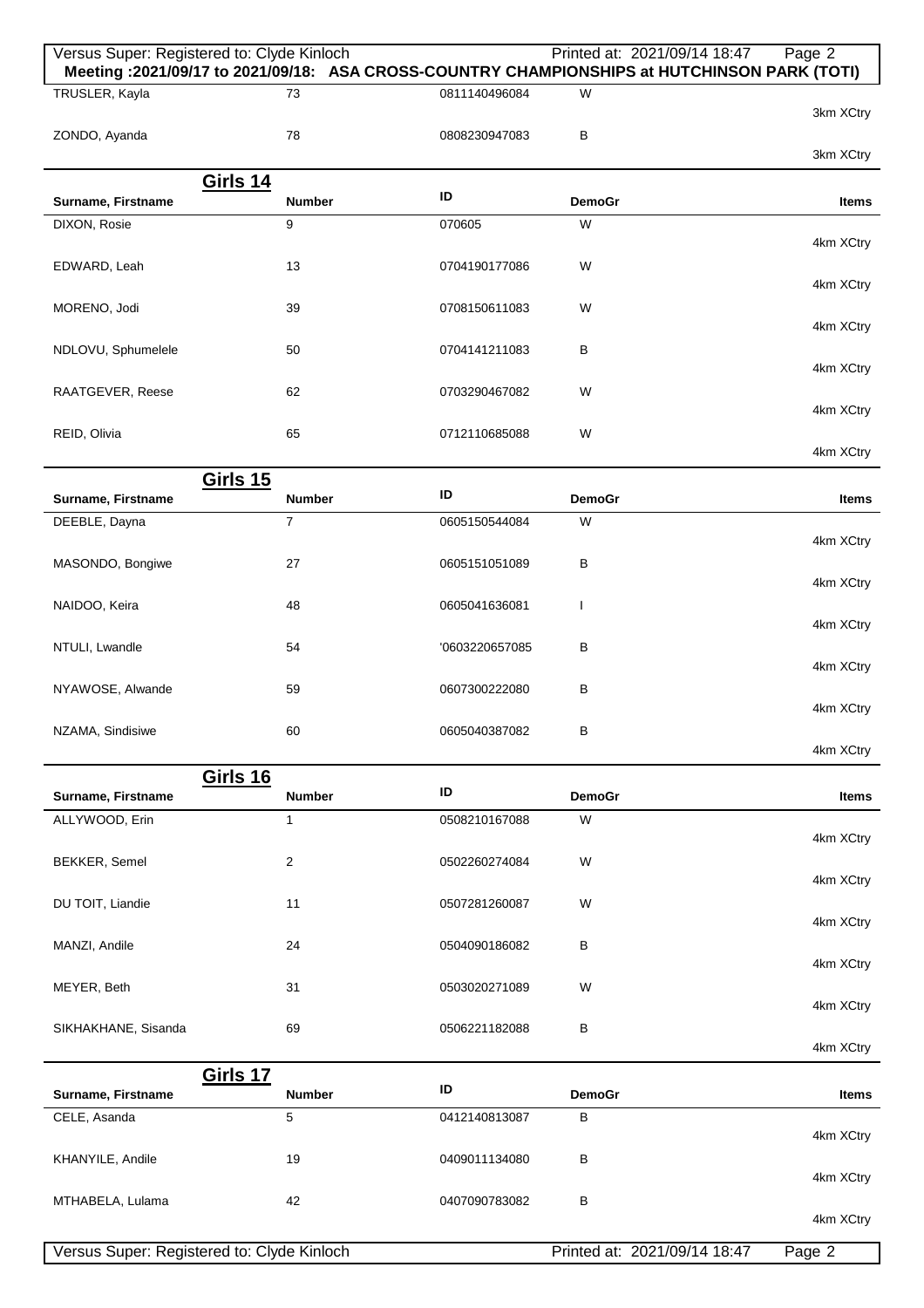| Versus Super: Registered to: Clyde Kinloch |                 |               |               | Printed at: 2021/09/14 18:47<br>Page 3<br>Meeting : 2021/09/17 to 2021/09/18: ASA CROSS-COUNTRY CHAMPIONSHIPS at HUTCHINSON PARK (TOTI) |
|--------------------------------------------|-----------------|---------------|---------------|-----------------------------------------------------------------------------------------------------------------------------------------|
| SLACK, Emma                                | 70              | 0405030265087 | W             | 4km XCtry                                                                                                                               |
| WOODBURN, Rachel                           | 74              | 0405065848088 | W             | 4km XCtry                                                                                                                               |
| ZULU, Phumzile                             | 79              | 0401051046084 | В             | 4km XCtry                                                                                                                               |
|                                            | <b>Girls 19</b> |               |               |                                                                                                                                         |
| Surname, Firstname                         | <b>Number</b>   | ID            | <b>DemoGr</b> | Items                                                                                                                                   |
| JACA, Nombuso                              | 18              | 0212280926081 | в             |                                                                                                                                         |
|                                            |                 |               |               | 6km XCtry                                                                                                                               |
| MABHENA, Nolwazi                           | 23              | 0206070907087 | В             | 6km XCtry                                                                                                                               |
| MSIBI, Mbali                               | 41              | 0210031346088 | В             |                                                                                                                                         |
|                                            |                 |               |               | 6km XCtry                                                                                                                               |
| MTSHALI, Nozipho                           | 47              | 0302251015087 | В             |                                                                                                                                         |
|                                            |                 |               |               | 6km XCtry                                                                                                                               |
| SHABANGU, Thandiwe                         | 66              | 0308030494082 | B             | 6km XCtry                                                                                                                               |
| SIBISI, Samukelisiwe                       | 68              | 0306200848084 | B             |                                                                                                                                         |
|                                            |                 |               |               | 6km XCtry                                                                                                                               |
|                                            | <b>Women 23</b> | ID            |               |                                                                                                                                         |
| Surname, Firstname                         | <b>Number</b>   |               | <b>DemoGr</b> | Items                                                                                                                                   |
| MASHABA, Mbali                             | 25              | 0010120776082 | в             | 4km XCtry                                                                                                                               |
| MFUNDA, Nobahle                            | 32              | 0101081404085 | В             |                                                                                                                                         |
|                                            |                 |               |               | 4km XCtry                                                                                                                               |
| MHLAULI, Thandiwe                          | 34              | 9904080600087 | В             |                                                                                                                                         |
|                                            | 72              |               | W             | 4km XCtry                                                                                                                               |
| STANLEY, Casey                             |                 | 020507036403  |               | 4km XCtry                                                                                                                               |
|                                            | Women 25        |               |               |                                                                                                                                         |
| Surname, Firstname                         | <b>Number</b>   | ID            | <b>DemoGr</b> | Items                                                                                                                                   |
| BIYELA, Slindile                           | $\mathbf{3}$    | 8608180507081 | В             |                                                                                                                                         |
|                                            |                 |               |               | 10km XCtry                                                                                                                              |
| CHILI, Slindile                            | 6               | 9407031070087 | В             | 10km XCtry                                                                                                                              |
| GWALA, Phumzile                            | 14              | 9511160366081 | В             |                                                                                                                                         |
|                                            |                 |               |               | 4km XCtry                                                                                                                               |
| MBHELE, Jennet                             | 28              | 9410061291086 | В             |                                                                                                                                         |
| MHLONGO, Makhosazana                       | 35              | 8201030635086 | В             | 10km XCtry                                                                                                                              |
|                                            |                 |               |               | 10km XCtry                                                                                                                              |
| MKHIZE, Bathobile                          | 36              | 9612191068089 | В             |                                                                                                                                         |
|                                            |                 |               |               | 10km XCtry                                                                                                                              |
| MTHIYANE, Snothile                         | 46              | 9412240784080 | В             | 4km XCtry                                                                                                                               |
| NJUNGUZA, Andisiwe                         | 52              | 9806201089084 | В             |                                                                                                                                         |
|                                            |                 |               |               | 4km XCtry                                                                                                                               |
| NTSHANGASE, Nokuthula                      | 53              | 9206060648080 | В             |                                                                                                                                         |
|                                            |                 |               |               | 4km XCtry                                                                                                                               |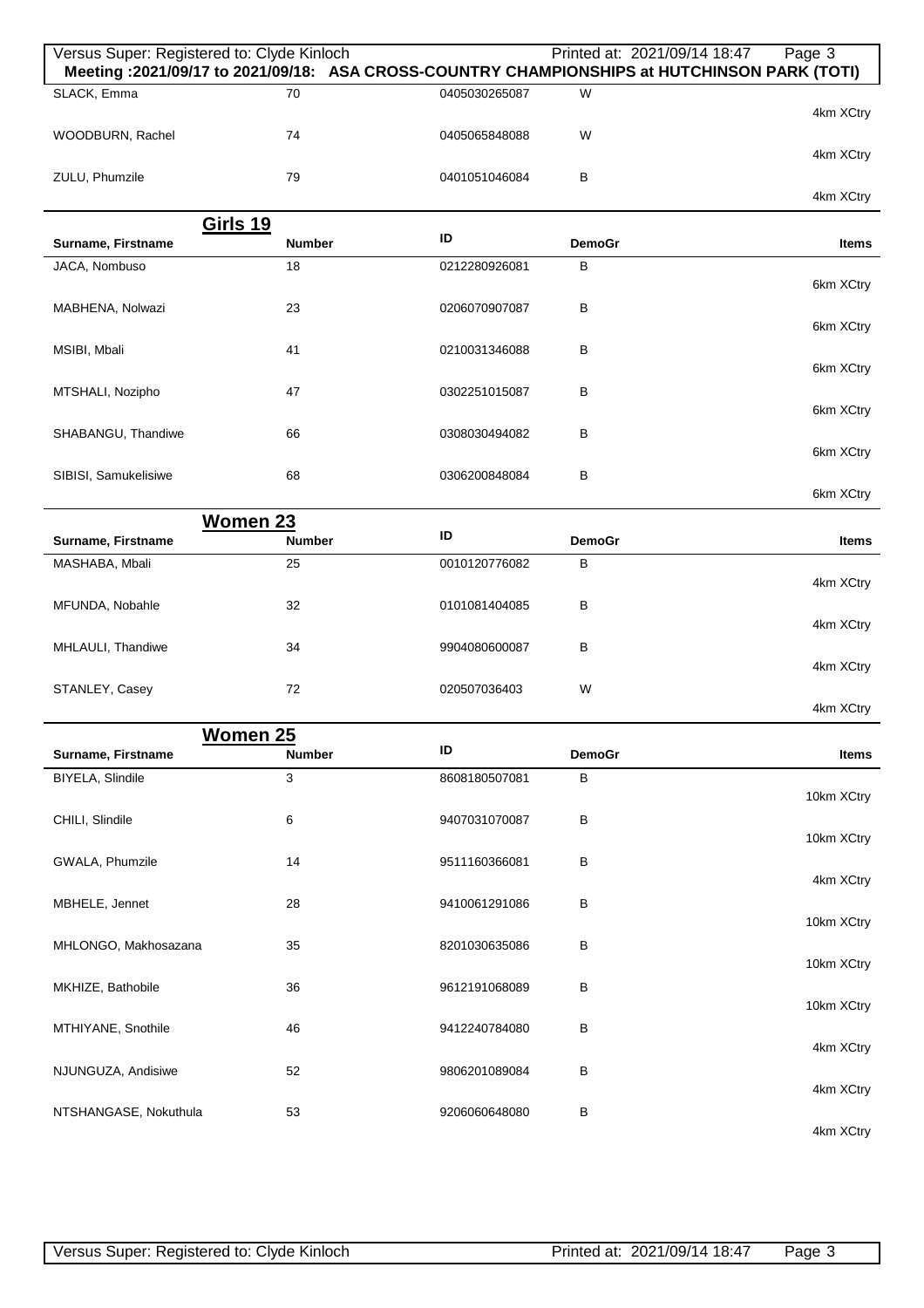## Versus Super: Registered to: Clyde Kinloch Printed at: 2021/09/14 18:47 Page 4 **Meeting :2021/09/17 to 2021/09/18: ASA CROSS-COUNTRY CHAMPIONSHIPS at HUTCHINSON PARK (TOTI)**

|                    | Women 35      |               |               |                                  |
|--------------------|---------------|---------------|---------------|----------------------------------|
| Surname, Firstname | <b>Number</b> | ID            | <b>DemoGr</b> | <b>Items</b>                     |
| DLOMO, Happiness   | 10            | 8201181037083 | B             |                                  |
|                    |               |               |               | 4km XCtry Masters Women 35 to 49 |
| MKHIZE, Zisandele  | 37            | 8412100524080 | B             |                                  |
|                    |               |               |               | 4km XCtry Masters Women 35 to 49 |
| MOKOENA, Zama      | 38            | 8010101482082 | B             |                                  |
|                    |               |               |               | 4km XCtry Masters Women 35 to 49 |
| NUNES, Dawn        | 56            | 8110210077086 | W             |                                  |
|                    |               |               |               | 4km XCtry Masters Women 35 to 49 |

|                    | Women 40      |               |               |                                  |
|--------------------|---------------|---------------|---------------|----------------------------------|
| Surname, Firstname | <b>Number</b> | ID            | <b>DemoGr</b> | <b>Items</b>                     |
| DUMA, Precious     | 12            | 7806060329086 | B             |                                  |
|                    |               |               |               | 4km XCtry Masters Women 35 to 49 |
| MBUTHUMA, Fikile   | 29            | 8012231100089 | B             |                                  |
|                    |               |               |               | 4km XCtry Masters Women 35 to 49 |
| MC DONALD, Carol   | 30            | 7911160051083 | W             |                                  |
|                    |               |               |               | 4km XCtry Masters Women 35 to 49 |
| SMITH, Cary-Ann    | 71            | 7911300101087 | W             |                                  |
|                    |               |               |               | 4km XCtry Masters Women 35 to 49 |

|                                  |               |               | Women 45      |                    |
|----------------------------------|---------------|---------------|---------------|--------------------|
| <b>Items</b>                     | <b>DemoGr</b> | ID            | <b>Number</b> | Surname, Firstname |
|                                  |               | 7412060189081 | 49            | NAIDOO, Brenda     |
| 4km XCtry Masters Women 35 to 49 |               |               |               |                    |
|                                  | W             | 7305220111088 | 61            | PHILLIP, Liesel    |
| 4km XCtry Masters Women 35 to 49 |               |               |               |                    |
|                                  | в             | 7604110622083 | 76            | ZAMA, Thobekile    |
| 4km XCtry Masters Women 35 to 49 |               |               |               |                    |
|                                  | B             | 7208150696088 | 77            | ZIQUBU, Sibongile  |
| 4km XCtry Masters Women 35 to 49 |               |               |               |                    |

|                    | <b>Boys 10</b> |               |               |              |
|--------------------|----------------|---------------|---------------|--------------|
| Surname, Firstname | <b>Number</b>  | ID            | <b>DemoGr</b> | <b>Items</b> |
| BAHLAMANN, Daniel  | 80             | 1102185301085 | W             | 2km XCtry    |
| GROBLER, Evan      | 88             | 1106135440083 | W             | 2km XCtry    |
| KHOMO, Mpilo       | 94             | 1203036204088 | В             | 2km XCtry    |
| LUTHULI, Bandile   | 101            | 1103255650084 | В             | 2km XCtry    |
| NTOMBELA, Sabelo   | 132            | 1108286222088 | B             | 2km XCtry    |
| ZULU, Cebolenkosi  | 150            | 1109205627086 | B             |              |

|                    | <b>Boys 11</b>                             |               |                              |              |
|--------------------|--------------------------------------------|---------------|------------------------------|--------------|
| Surname, Firstname | <b>Number</b>                              | ID            | <b>DemoGr</b>                | <b>Items</b> |
| <b>KRUGER, Dow</b> | 98                                         | 1007095428086 | W                            |              |
|                    |                                            |               |                              | 3km XCtry    |
| MJUQU, Siyabonga   | 111                                        | 1004046298080 | в                            |              |
|                    |                                            |               |                              | 3km XCtry    |
| MTHEMBU, Mangoba   | 121                                        | 1003225398083 | B                            |              |
|                    |                                            |               |                              | 3km XCtry    |
| MYBURGH, Divan     | 122                                        | 1003195142081 | W                            |              |
|                    |                                            |               |                              | 3km XCtry    |
|                    | Versus Super: Registered to: Clyde Kinloch |               | Printed at: 2021/09/14 18:47 | Page 4       |

2km XCtry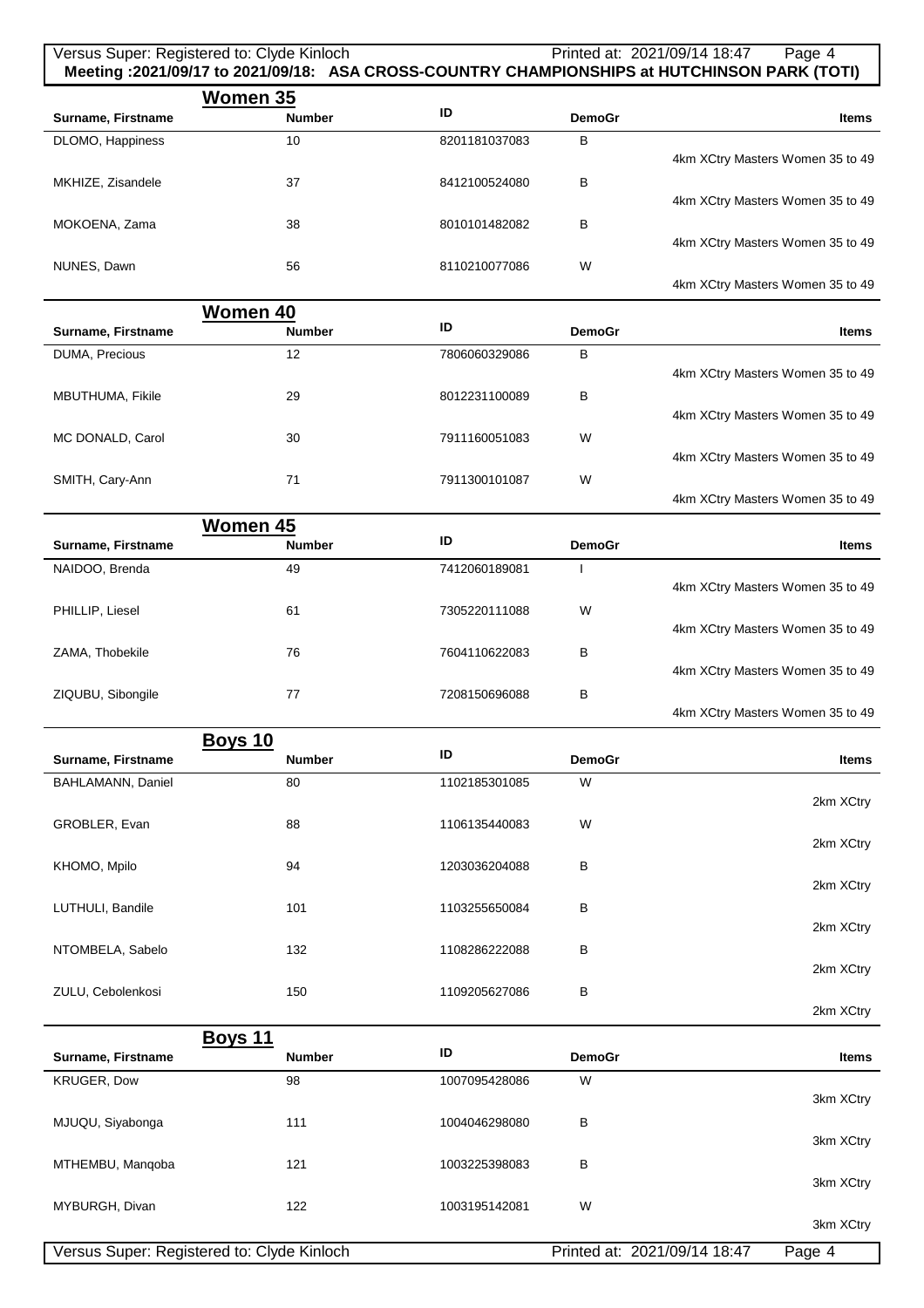| Versus Super: Registered to: Clyde Kinloch | Meeting : 2021/09/17 to 2021/09/18: ASA CROSS-COUNTRY CHAMPIONSHIPS at HUTCHINSON PARK (TOTI) |                |                    | Printed at: 2021/09/14 18:47 | Page 5    |
|--------------------------------------------|-----------------------------------------------------------------------------------------------|----------------|--------------------|------------------------------|-----------|
| SCHUZLE, Thomas                            | 138                                                                                           | 1008305954085  | W                  |                              |           |
|                                            |                                                                                               |                |                    |                              | 3km XCtry |
| ZULU, Scelimpilo                           | 151                                                                                           | 0912265530085  | В                  |                              |           |
|                                            |                                                                                               |                |                    |                              | 3km XCtry |
| Surname, Firstname                         | <b>Boys 12</b><br><b>Number</b>                                                               | ID             | <b>DemoGr</b>      |                              | Items     |
| <b>BEKKER, Mitchell</b>                    | 81                                                                                            | 090615225087   | W                  |                              |           |
|                                            |                                                                                               |                |                    |                              | 3km XCtry |
| MAGUBANE, Sphelele                         | 103                                                                                           | 0910295673081  | В                  |                              |           |
|                                            |                                                                                               |                |                    |                              | 3km XCtry |
| NGWENYA, Akhona                            | 129                                                                                           | 0904100631208  | В                  |                              | 3km XCtry |
| SNYMAN, Joshua                             | 144                                                                                           | 0904015339081  | W                  |                              |           |
|                                            |                                                                                               |                |                    |                              | 3km XCtry |
| TRELEAVEN, Luke                            | 146                                                                                           | 0902256143089  | W                  |                              |           |
|                                            |                                                                                               |                |                    |                              | 3km XCtry |
| ZWANE, Kwanele                             | 155                                                                                           | 0903285475080  | В                  |                              | 3km XCtry |
|                                            | <b>Boys 13</b>                                                                                |                |                    |                              |           |
| Surname, Firstname                         | <b>Number</b>                                                                                 | ID             | <b>DemoGr</b>      |                              | Items     |
| HADEBE, Sthembiso                          | 90                                                                                            | 0807106403080  | B                  |                              |           |
|                                            |                                                                                               |                |                    |                              | 4km XCtry |
| KHWELA, Nkosinathi                         | 97                                                                                            | 0810065462089  | В                  |                              | 4km XCtry |
| MBATHA, Minenhle                           | 109                                                                                           | 0801175887803  | В                  |                              |           |
|                                            |                                                                                               |                |                    |                              | 4km XCtry |
| PARKINSON, Tristan                         | 135                                                                                           | 0807225695087  | W                  |                              |           |
|                                            |                                                                                               |                |                    |                              | 4km XCtry |
| SIBIYA, Alwande                            | 143                                                                                           | 0807096516081  | В                  |                              | 4km XCtry |
| ZULU, Andile                               | 152                                                                                           | 0801165417088  | в                  |                              |           |
|                                            |                                                                                               |                |                    |                              | 4km XCtry |
|                                            | <b>Boys 14</b>                                                                                |                |                    |                              |           |
| Surname, Firstname                         | <b>Number</b>                                                                                 | ID             | <b>DemoGr</b>      |                              | Items     |
| HADEBE, Asanda                             | 89                                                                                            | 0706026624083  | B                  |                              | 4km XCtry |
| KUBHEKA, Simo                              | 99                                                                                            | 0703195270086  | В                  |                              |           |
|                                            |                                                                                               |                |                    |                              | 4km XCtry |
| MASANGO, Sanele                            | 107                                                                                           | 0708185895083  | В                  |                              |           |
|                                            |                                                                                               |                |                    |                              | 4km XCtry |
| MLOTSHWA, Charlie                          | 114                                                                                           | 0712106412083  | В                  |                              | 4km XCtry |
| NJUNGUZA, Sabelo                           | 131                                                                                           | '0708016533083 | В                  |                              |           |
|                                            |                                                                                               |                |                    |                              | 4km XCtry |
| TRELEAVAN, Rory                            | 145                                                                                           | 0712245788088  | W                  |                              |           |
|                                            |                                                                                               |                |                    |                              | 4km XCtry |
|                                            | <b>Boys 15</b>                                                                                | ID             |                    |                              |           |
| Surname, Firstname<br>BIYELA, Mthokozisi   | <b>Number</b><br>82                                                                           | 0607125077083  | <b>DemoGr</b><br>В |                              | Items     |
|                                            |                                                                                               |                |                    |                              | 4km XCtry |
| DE BEER, Hannes                            | 83                                                                                            | 0605115122083  | W                  |                              |           |
|                                            |                                                                                               |                |                    |                              | 4km XCtry |
| KHUMALO, Sphakamiso                        | 95                                                                                            | 0608195608080  | В                  |                              |           |
|                                            |                                                                                               |                |                    |                              | 4km XCtry |
| Versus Super: Registered to: Clyde Kinloch |                                                                                               |                |                    | Printed at: 2021/09/14 18:47 | Page 5    |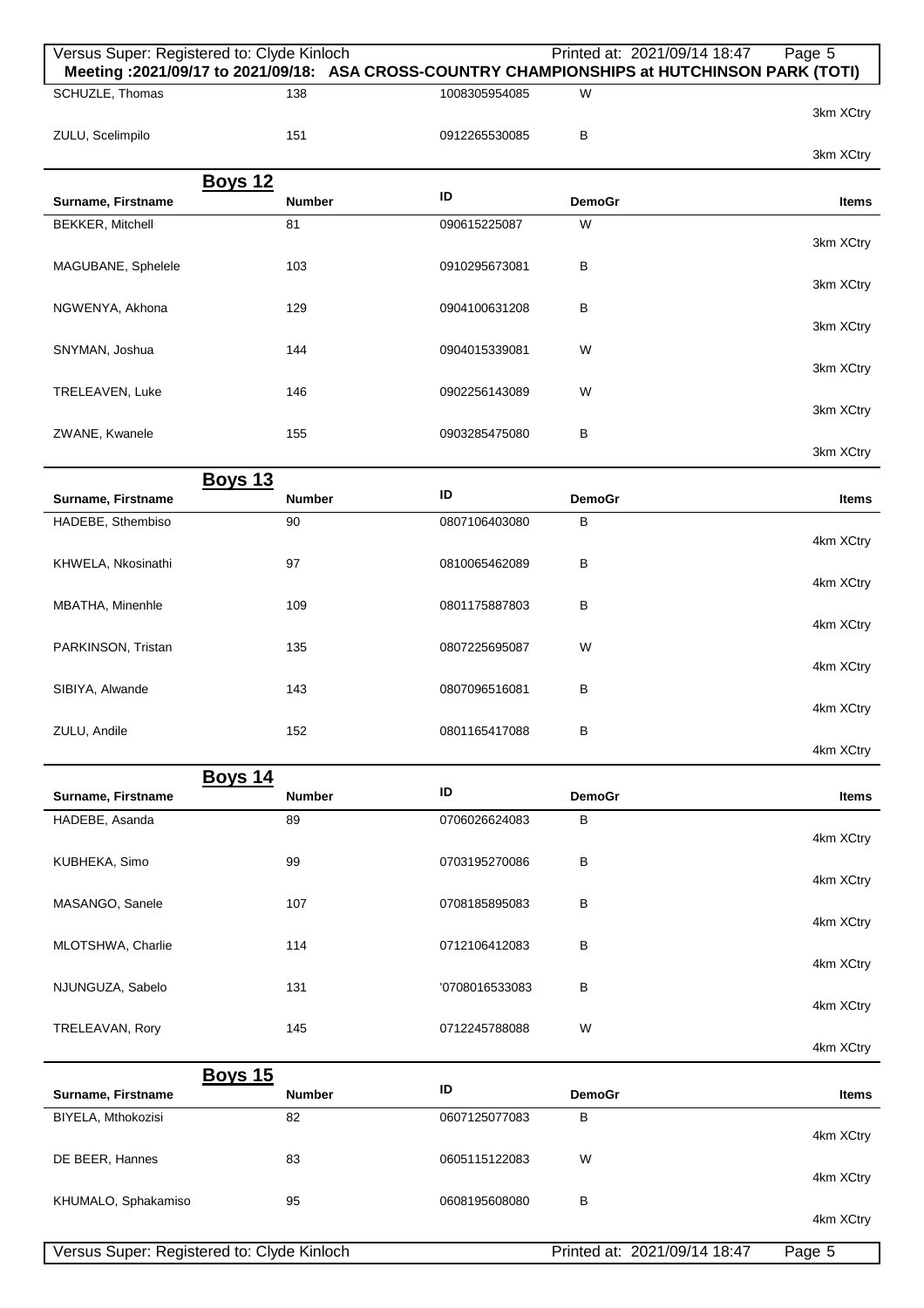|                                            | Versus Super: Registered to: Clyde Kinloch<br>Meeting: 2021/09/17 to 2021/09/18: ASA CROSS-COUNTRY CHAMPIONSHIPS at HUTCHINSON PARK (TOTI) |                | Printed at: 2021/09/14 18:47 | Page 6       |
|--------------------------------------------|--------------------------------------------------------------------------------------------------------------------------------------------|----------------|------------------------------|--------------|
| MADI, Ngobani                              | 102                                                                                                                                        | 0611165565080  | В                            |              |
| SEHLAKO, Thato                             | 139                                                                                                                                        | 0609045614086  | B                            | 4km XCtry    |
| VISAGIE, Ruben                             | 147                                                                                                                                        | 0611205174083  | W                            | 4km XCtry    |
|                                            |                                                                                                                                            |                |                              | 4km XCtry    |
| Surname, Firstname                         | <b>Boys 16</b><br><b>Number</b>                                                                                                            | ID             | <b>DemoGr</b>                | Items        |
| DLAMINI, Simphiwe                          | 85                                                                                                                                         | 0507025967088  | $\, {\bf B}$                 | 6km XCtry    |
| MAHLABA, Sabelosethu                       | 104                                                                                                                                        | 0503176179086  | B                            |              |
| MAKHANYA, Magnumos                         | 105                                                                                                                                        | 0512015161080  | В                            | 6km XCtry    |
|                                            |                                                                                                                                            |                |                              | 6km XCtry    |
| MORAKE, Katlego                            | 117                                                                                                                                        | 0507265618086  | В                            | 6km XCtry    |
| SHEZI, Sphamandla                          | 140                                                                                                                                        | 0503316293086  | В                            | 6km XCtry    |
| SHOZI, Sbongakonke                         | 142                                                                                                                                        | 0506086534084  | B                            | 6km XCtry    |
|                                            | <b>Boys 17</b>                                                                                                                             |                |                              |              |
| Surname, Firstname                         | <b>Number</b>                                                                                                                              | ID             | <b>DemoGr</b>                | Items        |
| MKHWANAZI, Sicelo                          | 113                                                                                                                                        | 0409115785084  | B                            | 6km XCtry    |
| MOHLAKOANA, Tsepo                          | 116                                                                                                                                        | 0408266400080  | B                            | 6km XCtry    |
| MPAZA, Mcebisi                             | 118                                                                                                                                        | 0403286157082  | В                            |              |
| NDABA, Asanda                              | 123                                                                                                                                        | 0401266246081  | B                            | 6km XCtry    |
| NGCOBO, Lungani                            | 124                                                                                                                                        | 0405065848088  | В                            | 6km XCtry    |
|                                            |                                                                                                                                            |                |                              | 6km XCtry    |
| SHEZI, Mxolisi                             | 141                                                                                                                                        | 0402095611081  | B                            | 6km XCtry    |
|                                            | <b>Boys 19</b>                                                                                                                             | ID             |                              |              |
| Surname, Firstname<br>HAYLOCK, Nathan      | <b>Number</b><br>91                                                                                                                        | 0304285090086  | <b>DemoGr</b><br>W           | <b>Items</b> |
|                                            |                                                                                                                                            |                |                              | 8km XCtry    |
| HIGGENS, Owen                              | 92                                                                                                                                         | 0306215371801  | W                            | 8km XCtry    |
| KHUMALO, Sibonelo                          | 96                                                                                                                                         | 02092158100083 | В                            | 8km XCtry    |
| MBHELE, Lehlohonolo                        | 110                                                                                                                                        | 0203226388080  | B                            |              |
| RAMAKHOASE, Thapelo                        | 137                                                                                                                                        | 0307155220089  | В                            | 8km XCtry    |
| ZWANE, Sibongakonke                        | 153                                                                                                                                        | 0301156114086  | B                            | 8km XCtry    |
|                                            |                                                                                                                                            |                |                              | 8km XCtry    |
| Surname, Firstname                         | <b>Men 23</b><br><b>Number</b>                                                                                                             | ID             | <b>DemoGr</b>                | <b>Items</b> |
| NGCONDE, Matwebu                           | 126                                                                                                                                        | 0006046018088  | В                            |              |
| NYABA, Cebo                                | 134                                                                                                                                        | 0312030666089  | B                            | 4km XCtry    |
|                                            |                                                                                                                                            |                |                              | 4km XCtry    |
| Versus Super: Registered to: Clyde Kinloch |                                                                                                                                            |                | Printed at: 2021/09/14 18:47 | Page 6       |